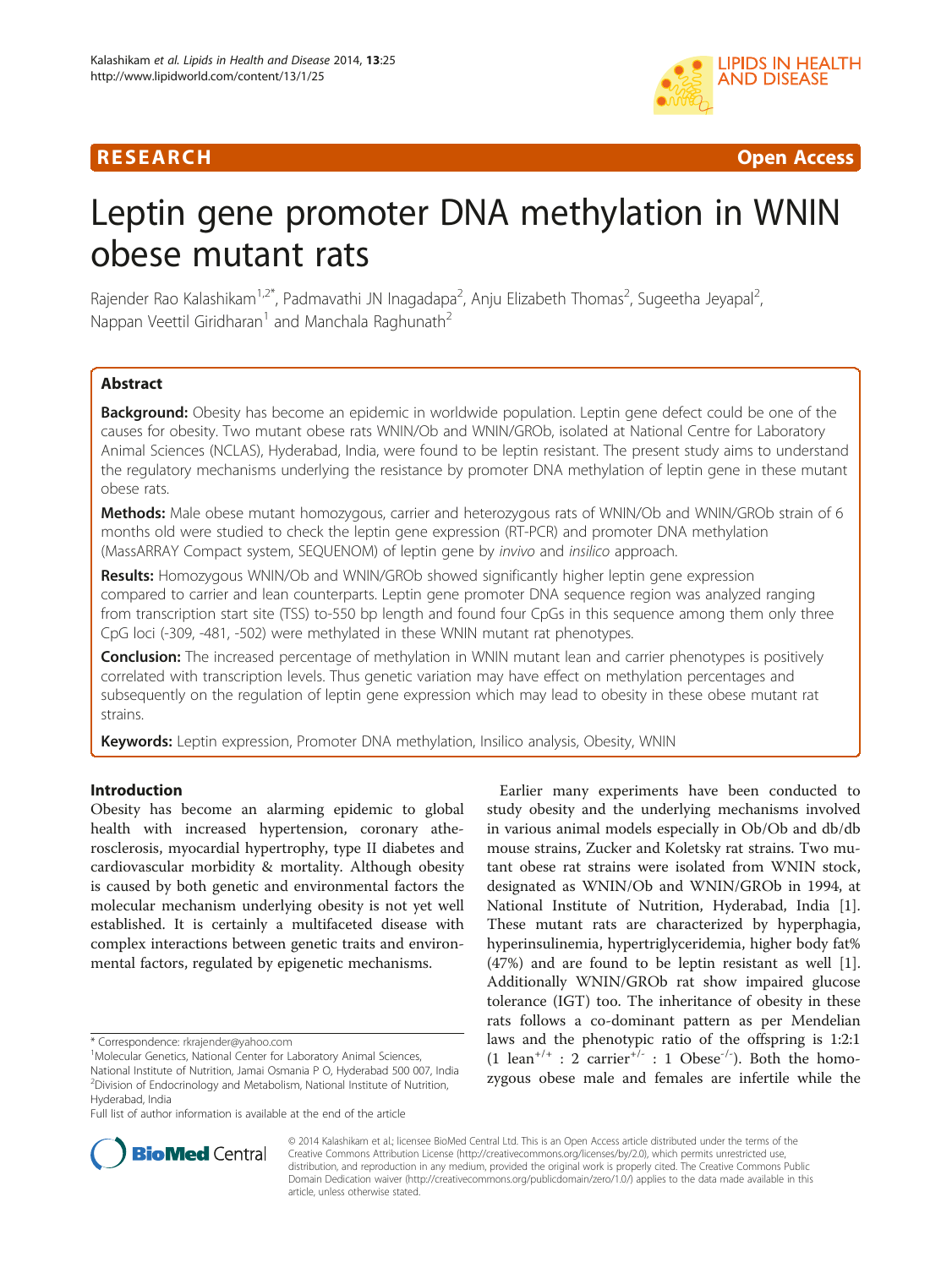carriers are fertile and are used for breeding and maintaining the stock.

Interest on the pathophysiology of obesity has been intensified recently with the discovery of leptin [[2\]](#page-6-0). Leptin, a 167 amino acid protein and the product of the obese gene Leptin (LEP), is a key hormone primarily secreted by adipocytes [[3\]](#page-6-0). Leptin levels increase exponentially with increasing fat mass [[4,5\]](#page-6-0). Leptin inhibits food intake and regulates energy intake and expenditure by central action on the hypothalamus. Activation of central leptin receptors increases the activity of the sympathetic nervous system [[6](#page-6-0),[7\]](#page-6-0) which stimulates energy expenditure in adipose tissue [[8,9\]](#page-6-0). Leptin levels significantly increase in obese humans and this endogenous hyperleptinemia does not reduce appetite or increase energy expenditure suggesting that they are leptin resistant. Recent studies demonstrate that leptin promoter methylation regulates leptin expression [\[10\]](#page-7-0). Melzner et al reported that CpGs in the proximal leptin promoter were highly methylated in pre-adipocytes and gets highly demethylated as they mature to terminally differentiated adipocytes. This suggests that the methylation of CpGs inhibits leptin expression, while their demethylation activates the expression [\[11](#page-7-0)]. Although WNIN/Ob rats and WNIN/GROb were found to be leptin resistant like other rodent models the regulatory mechanisms underlying this resistance is not yet known. Thus the present study aims to understand the leptin resistance by determining the promoter DNA methylation pattern of leptin gene which presumably should explain the extent of leptin expression seen in these animals.

# Methods

# Animal study

The experimental procedure was approved by the ethics committee on animal experiments at the National Institute of Nutrition (NIN), Hyderabad, India and was performed in accordance with the principles of laboratory animal care. Male obese WNIN rats i.e.homozygous, WNIN/Ob obese (-/-), heterozygous WNIN/Ob carrier (+/-), homozygous WNIN/Ob lean (+/+) and WNIN/ GROb obese (-/-), WNIN/GROb carrier (+/-), WNIN/ GROb lean  $(+/+)$  of 6 months old  $(3 \text{ per strain})$  were obtained from National Centre for Laboratory Animal Sciences (NCLAS), NIN, Hyderabad, India. They were housed individually in polypropylene cages with wire mesh bottom cases maintained at  $22 \pm 2$ °C, under standard lighting conditions (12-h light/dark cycle).Animals were fed *ad libitum* with stock rat chow and free access to deionized water. The animals were sacrificed and their retroperitoneal adipose tissue was collected and snap frozen in liquid nitrogen and stored at -80°C until analysis.

# Leptin mRNA expression in retroperitoneal adipose tissue by semi-quantitative PCR

Total RNA was isolated from 100 mg of adipose tissue (retroperitoneal) using Qiazol reagent. This was followed by the synthesis of cDNA from 2 μg of total RNA using Invitrogen kit (Invitrogen Life technologies, Carlsbad, CA). Primers were designed with the aid of primer quest software (Integrated DNA Technologies, Corolville, IOWA). Semi-quantitative PCR was conducted to analyze the expression of leptin (5′ACTTCATTCCCGGGCTTC3′; 5′GGTCTCGCAGGTTCTCCA3′), with the internal standard18SrRNA (5′CCAGAGCGAAAGCATTTGCCAAGA3′;5′ AATCAACGCAAGCTTATGACCCGC3′). The amplified products were resolved on 1.2% agarose gel electrophoresis and the image was quantified with the Bio-Rad gel documentation system using Quantity One software (Bio-Rad Laboratories, Herculus, CA). Results were expressed as the ratio of the intensities of the band of the gene of interest to that of the 18s rRNA.

### DNA isolation

DNA was isolated from 100 mg of retroperitoneal adipose according to the manufacturer's instructions of QIAGEN DNeasy tissue kit (Qiagen India Pvt. Ltd., India). The isolated gDNA was quantified using a ND-1000 spectrophotometer (Nano Drop Technologies, Inc).

#### Sodium bisulfite modification

Bisulfite modified gDNA was prepared using the EZ DNA Methylation-Gold kit (Zymo Research, catalog #D5005) according to the manufacturer's instructions. The bisulfate reaction was performed on 0.5 μg gDNA and the reaction volume was adjusted to 20 μl with sterile water and 130 μl of CT conversion reagent was added. The sample tubes were placed in a thermal cycler (Bio-Rad) and the following steps were performed: 10 min at 98°C, 2 h 30 min at 64°C and stored at 4°C. The converted samples were added into Zymo-Spin  $IC^{TM}$ Column containing 600 μl of the M-Binding Buffer and mixed by inverting the column several times. After mixing, the column was centrifuged at full speed for 30 sec and discarded the flow-through. The column was then washed by adding 200 μl of M-Desulphonation buffer and incubated at room temperature (20-30°C) for 15-20 min. After incubation, the column was centrifuged at full speed for 30 sec. The column was again washed by adding 200 μl of M-Wash buffer and spun at full speed (this step was repeated). The converted gDNA was eluted by adding 20 μl of M-Elution buffer into the column and spin. The bisulfite converted gDNA samples were stored at -20°C until methylation analysis. Pyro Q-CpG Software (Biotage) was used to check automatically the generation of dispensation order (sequence) and it also performs quality control of each sample for completion of bisulfite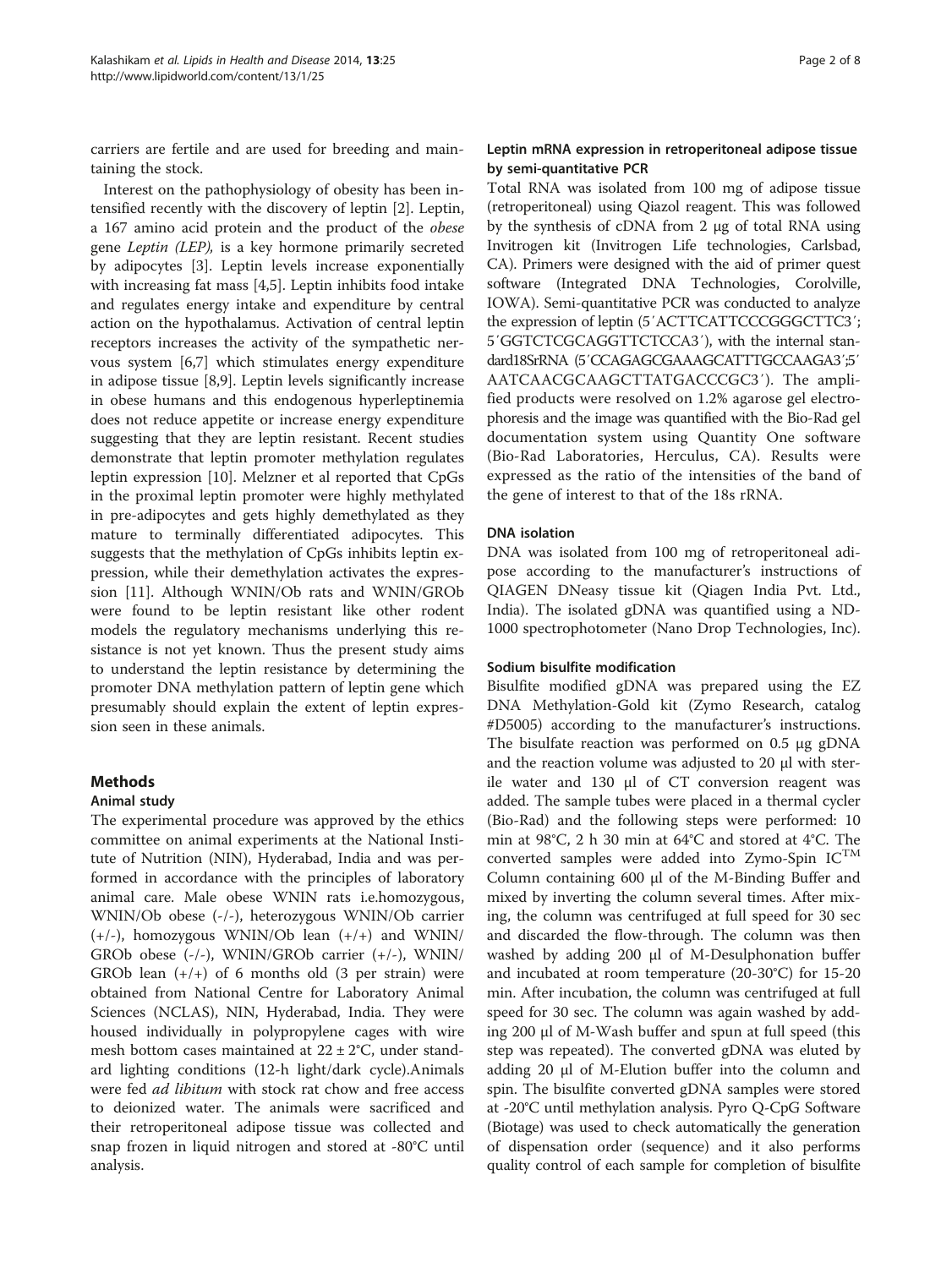treatment, eliminating the need for manual inspection and estimation levels of non-converted DNA.

#### Quantitative methylation analysis

Quantitative methylation analysis of the leptin gene promoter was performed with the MassARRAY Compact system (Sequenom, San Diego, CA, USA). The target regions of the sodium bisulfate treated gDNA were amplified by PCR with a set of primers: leptin\_10 left primer 5′TTATG GATTAGTAATGAAGATTTTAATAGA3′; leptin\_10 right primer 5′TCAATAAAATACCCACCCTTAAAAA3′. Each forward primer contained a 10-nucleotide tag (5′-AGGAA GAGAG-3′) to balance the PCR, and each reverse primer contained a T7 promoter tag and sequence insert (5′-CAG TAATACGACTCACTATAGGGAGAAGGCT-3′) for in vitro transcription. The amplification protocol comprised an initial incubation at 94°C for 4 min; 45 cycles of denaturation at 95°C for 20 s, annealing at 62°C for 30 s, and extension at 72°C for 1 min; and a final incubation at 72°C for 3 min. Unincorporated deoxynucleoside triphosphates were dephosphorylated by the addition of 2 μl of Premix for in vitro transcription including 0.3 U of shrimp alkaline phosphatase (Sequenom, San Diego, CA, USA). The reaction mixture was incubated at 37°C for 40 min, after which the phosphatase was inactivated by incubation for 5 min at 85°C. A portion of the PCR products (2 μl) was then subjected to in vitro transcription, with RNase A cleavage being used for the Treverse reaction (Sequenom). Samples were spotted onto a 384-pad Spectro-CHIP (Sequenom) with the use of a MassARRAYnanodispenser (Sequenom) and spectra were acquired with a MassARRAY compact matrixassisted laser desorption ionization time-of-flight (MALDI-TOF) mass spectrometer (Sequenom). The resulting methylation calls were analyzed with EpiTyper software (Sequenom) to generate quantitative results for each CpG site or an aggregate of multiple CpG sites.

### Insilico analysis of leptin promoter

The leptin gene promoter DNA sequence of rat was obtained from the UCSC genome browser ([http://genome.](http://genome.ucsc.edu/) [ucsc.edu/\)](http://genome.ucsc.edu/). In this study the promoter was defined as the one which can extend from transcription starting site (TSS) to -550bp upstream. The CpG island searcher

(<http://cpgislands.usc.edu>) was used to screen for CpG islands (D.T and P.A.J). The methylator software (<http://bio.dfci.harvard.edu/Methylator>) was used to identify CpG and predict whether CpG in a promoter DNA sequence are likely to be methylated or not.

# Statistical analysis

All values were represented as mean ± S.E. Data was analyzed by one-way analysis of variance (ANOVA) followed by the multiple range test or least significant difference method. Wherever heterogeneity of variance was observed, differences between groups were tested using non-parametric Mann-Whitney U test. The differences were considered significant at  $p < 0.05$ .

# Results

#### Insilico analysis of leptin gene promoter DNA sequence

The rat leptin gene promoter DNA sequence (TSS to -550bp) showed 118 C counts (19.6%), 144 G counts (24%) and 5 GC counts (0.8%) and the odds ratio was 17.6%. There were no CGIs predicted in this 550bp length upstream DNA sequence while four CpGs were identified (Table 1). Among the identified CpGs only two CpGs were predicted to be methylated. The closest methylated CpG locus was noticed at -309bp distance from the TSS and the other methylated site was located at -502bp away from TSS.

#### Leptin gene expression in adipose tissue

Reverse transcription-PCR experiments were carried out in visceral adipose tissue to evaluate the leptin mRNA expression. Homozygous Ob/Ob was found to have maximum leptin mRNA expression followed by carrier and lean in that order. The semi-quantitative analysis of leptin mRNA expression was found to be significantly (p < 0.05) decreased in WNIN/Ob lean and WNIN/Ob carrier rats when compared to their WNIN/Ob obese phenotypes (Figure [1\)](#page-3-0). Similarly, a significant decreased leptin mRNA expression was also depicted in WNIN/ GROb lean and carrier rats when compared with their homozygous obese rats (Figure [2](#page-3-0)). Interestingly, the leptin mRNA expression levels were higher in all the three phenotypes of WNIN/GROb when compared with their WNIN/Ob rats. The percentage of relative mRNA

Table 1 The leptin promoter DNA sequence in silico analysis - The CpG locus and predicted methylated CpG sites

| Promoter length (bp) | No. of CpG | <b>Position of CpG</b> | No. of methylated CpG | <b>Methylated CpG position</b> |
|----------------------|------------|------------------------|-----------------------|--------------------------------|
| TSS to $-100$        | $\Omega$   | $\Omega$               | $\Omega$              |                                |
| $-101$ to $-200$     | $\Omega$   | $\mathbf{0}$           | $\Omega$              |                                |
| $-201$ to $-300$     | $\Omega$   | $\Omega$               | $\Omega$              | 0                              |
| $-301$ to $-400$     |            | $-309$                 |                       | $-309$                         |
| $-401$ to $-500$     |            | $-447, -481$           |                       |                                |
| $-501$ to $-550$     |            | $-502$                 |                       | $-502$                         |
|                      |            |                        |                       |                                |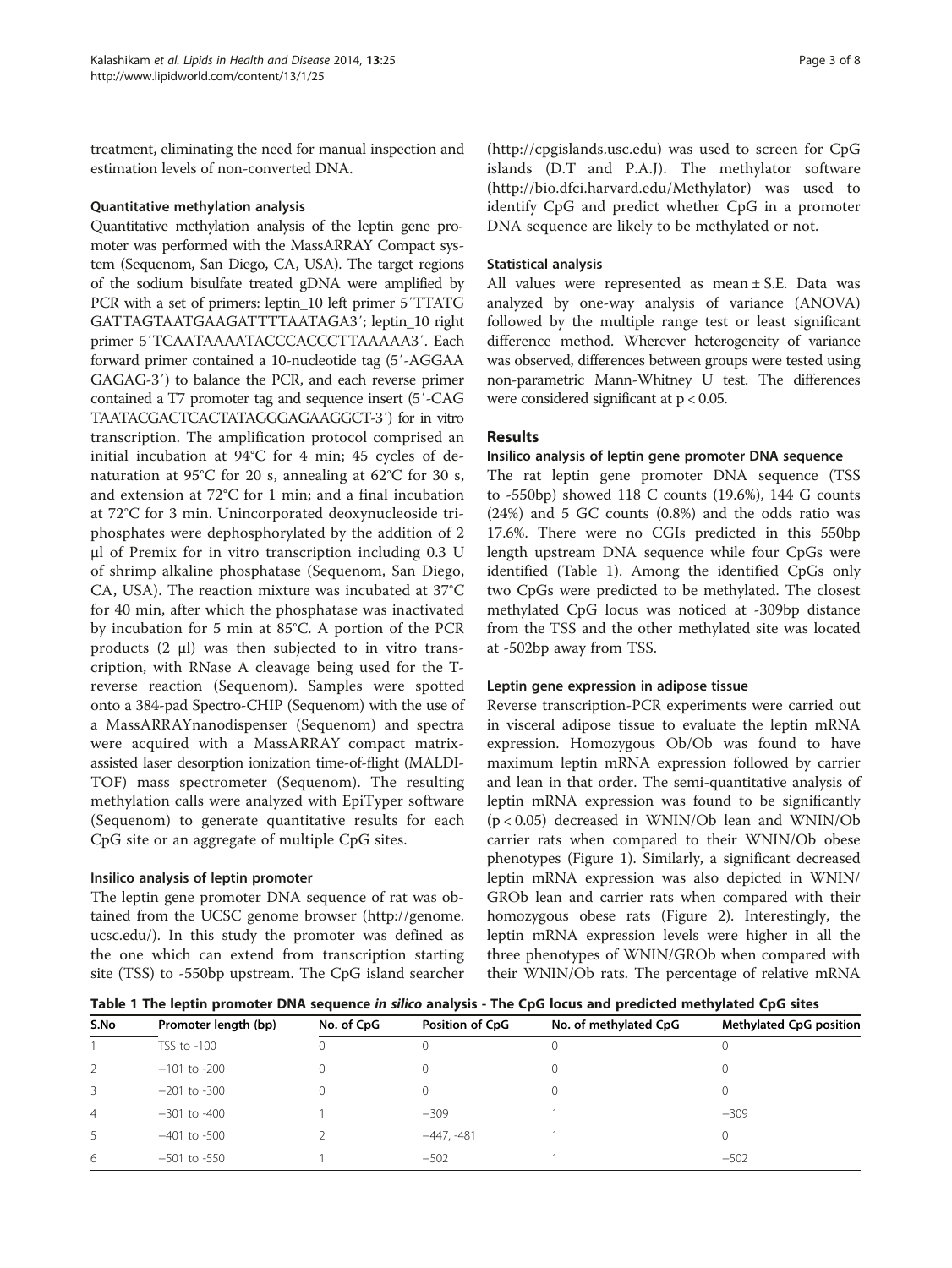<span id="page-3-0"></span>

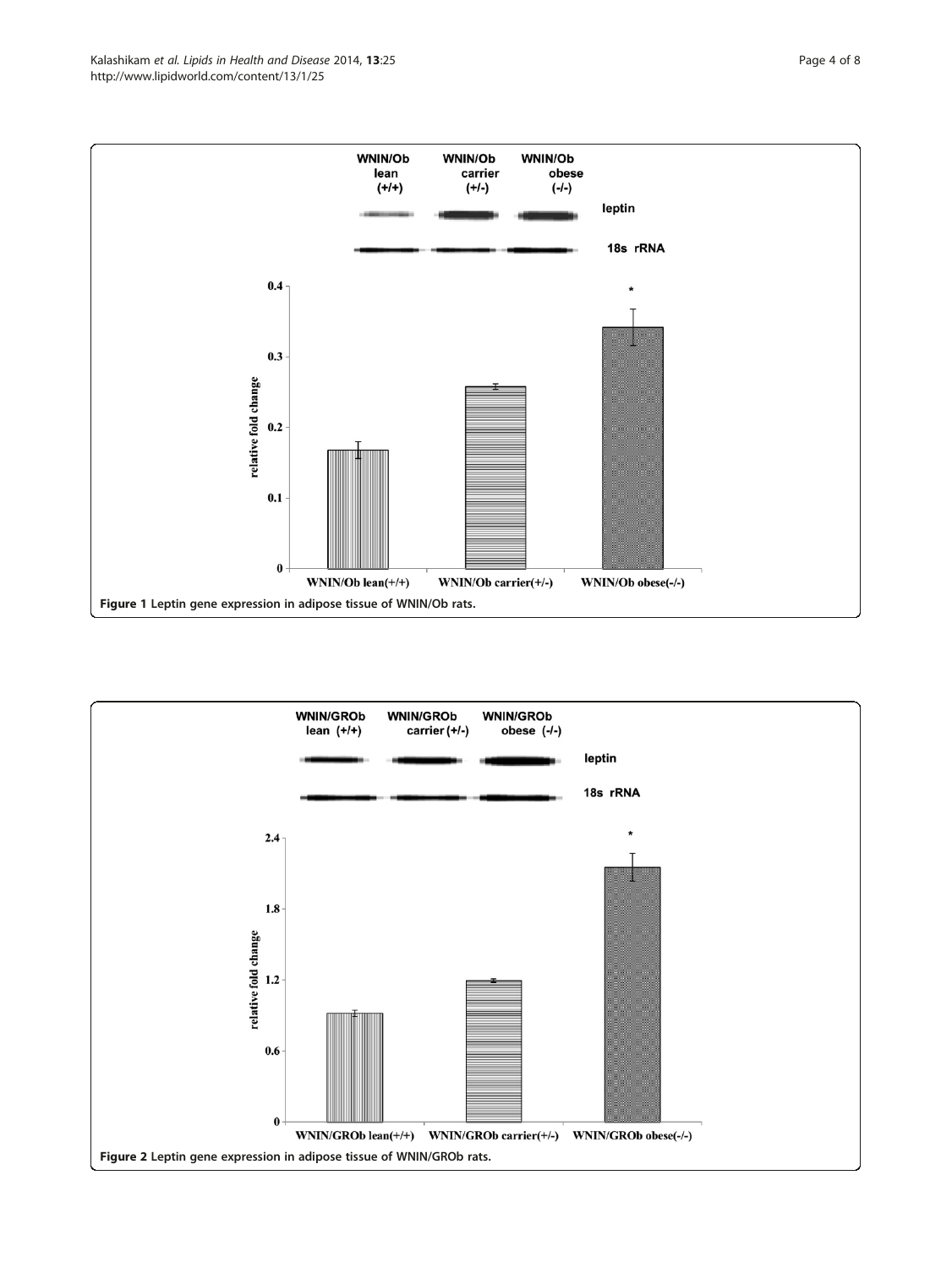expression was higher in WNIN/GROb rats compared with WNIN/Ob rats. The similar trend was noticed between WNIN/Ob carrier Vs WNIN/GROb carrier and WNIN/Ob lean Vs WNIN/GROb phenotypes.

#### Leptin gene promoter DNA methylation

Leptin gene promoter DNA sequence region was analyzed ranging from TSS to – 550 bp length. It was found that among the four CpGs present in this sequence only three CpG loci were methylated in these WNIN mutant rat phenotypes. The percentages of leptin promoter DNA methylation at three different loci -309, -481 and -502 were noted in WNIN/Ob and WNIN/GROb phenotypes. It was observed that the methylation percentage was less in WNIN/Ob obese rats (95%) compared to their carrier (97%) and lean (98%) counterparts at the locus -309. Similarly the methylation percentage was less in WNIN/Ob obese rats (91%) compared to their carrier (93%) and lean (96%) counterparts at the locus -481. However the methylation percentage was more in WNIN/Ob obese rats (63%) compared to their carrier (57%) and lean (61%) phenotypes at the locus -502 (Figure 3).

Similarly in WNIN/GROb phenotypes, the percentage of leptin promoter DNA methylation was lower in obese phenotype (63%) at the locus -309 when compared to their carrier (79%) and lean rats (88%). Although the methylation percentage in obese rats (79%) was comparable with that of carrier phenotypes (78%), it was found to be lower in obese compared to lean rats (84%) at the locus -481. However the methylation percentage was higher in obese phenotypes (56%) followed by lean (51%) and carrier rats (41%) at the third locus -502 (Figure [4](#page-5-0)). It was also observed that the methylation percentages were found to be relatively more in WNIN/GROb mutant phenotypes compared to WNIN/Ob phenotypes at the locus -309 and -482 while the trend was similar in the percentage of methylation in both the mutant rat strains at the locus -502 (Figure [5](#page-5-0)).

# **Discussion**

The fundamental feature of the epigenetic markers is their dynamic flux, which is the basic mechanism of environmental adaptability [[12](#page-7-0)]. Methylation of CpG sites have been widely observed in vertebrates and occasionally reported in invertebrates [\[13](#page-7-0)]. Regulatory motifs on promoters can be identified by virtue of their preferential location relative to the TSS. The changes in methylation status of the CpG islands overlapping gene promoter enable epigenetic control of transcription. At the same time, established methylation pattern has to be maintained with high fidelity since aberrant methylation events (hypo- and hyper-methylation) lead to dysregulation of the downstream gene [[14\]](#page-7-0). Methylation of DNA essentially leads to a repression of transcription by interfering with the binding sequence of transcription factors and through the binding of methyl-CpG binding proteins [[15\]](#page-7-0).

A comprehensive insilico analysis of epigenetic properties of the rat leptin gene promoter DNA sequence necessitates experimental testing that affords direct measurement of the methylation state of this promoter region. In the present study, 550bp length leptin gene promoter DNA sequence was analysed and identified four CpGs which were in close proximity to the TSS and had the potentials to be

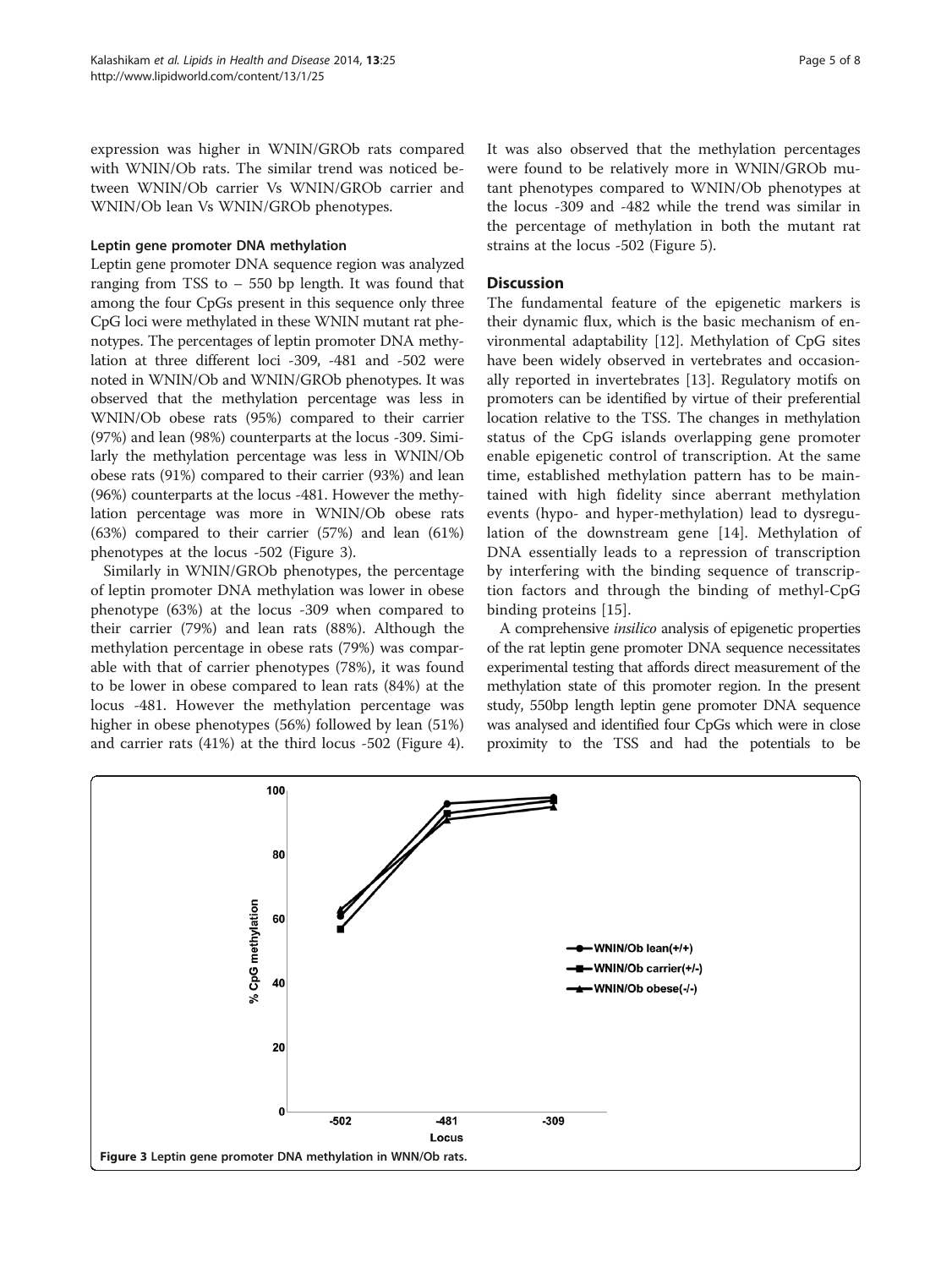methylated. The present in silico analysis is in line with a study which noted that methylation surrounding the TSS is tightly linked to transcriptional silencing while methylation of more downstream regions is unassociated with the magnitude of gene expression [\[16,17](#page-7-0)]. Considering that the comparative genomics approach is widely used to identify functional sequence elements and regulatory networks [\[18](#page-7-0)] this analysis was performed as a prelude to the experimental testing of the leptin gene promoter methylation in WNIN mutant rat genomic samples which may help to design the experiments, to minimize possible experimental bias, and thus improve validity of the experimental data.

Leptin, a multifunctional hormone, is predominantly delivered by mature adipocytes. The present study demonstrated that the leptin mRNA expression levels were varying with their adipose levels in WNIN mutant rat strains i.e. WNIN/Ob & WNIN/GROb and their carrier and lean counterparts. The varying adipose tissue levels indicate that the genes associated with adipogenesis regulation may be different in these mutant WNIN rat

phenotypes. These observations are in agreement with few reports which showed strong correlation between the levels of leptin mRNA expression and adipocyte size supporting the importance of leptin in altering the fat mass [[19,20](#page-7-0)]. Another study on human subjects showed that the developmental increase in leptin mRNA expression in adipose tissue during childhood, reaching maximal capacity in adulthood [[21](#page-7-0)]. In addition a study also depicted an evidence linking leptin to a direct regulation of adipose tissue metabolism through inhibition of lipogenesis and stimulation of lipolysis [\[22\]](#page-7-0). Thus these results support that the differentialexpression of leptin mRNA in these mutant phenotypes could be due to the genetic differences among the strains studied although these animals were fed with the same rat chow. According to our knowledge this is the first report on leptin mRNA expression in genetically mutant rat models originated from WNIN that follow the Mendelian genetic ratio's (1:2:1). However the underlying mechanism for the close correlation between leptin mRNA level and



<span id="page-5-0"></span>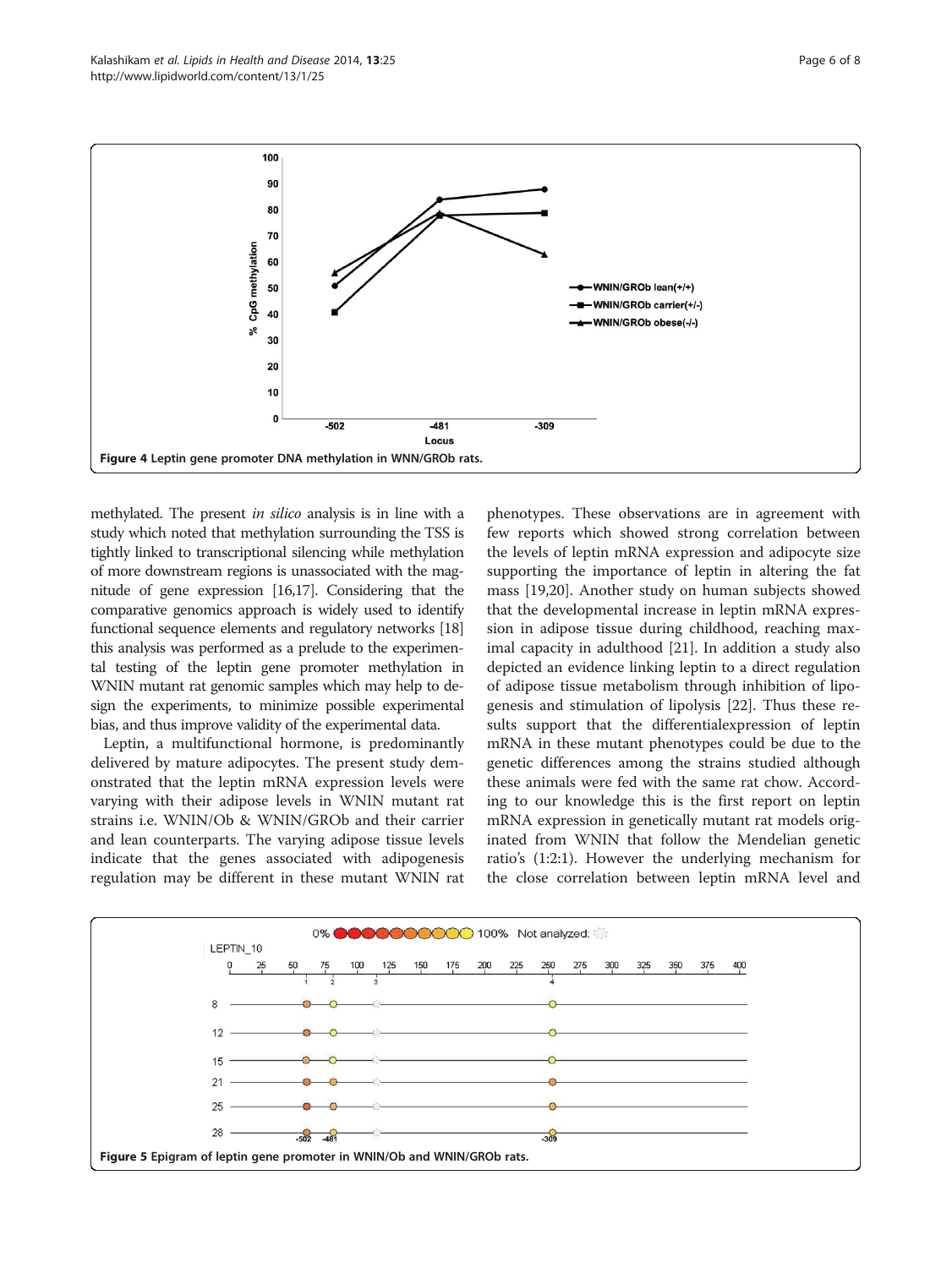<span id="page-6-0"></span>adipocyte mass is not yet understood in these WNIN obese mutant rats.

Many researchers have suggested that the expression of genes controlling energy homeostasis could be regulated by epigenetic mechanisms, which may play a role in the development of obesity [\[23,24\]](#page-7-0). Considering this, the regulation of leptin gene expression in these rat models was studied by epigenetic approach i.e. by analysing promoter DNA methylation in silico and in vivo and correlated with gene expression. It was noticed that the leptin gene promoter DNA methylation percentages were varying in mutant WNIN obese rat phenotypes. The decreased percentage of methylation in leptin gene promoter in WNIN obese than in lean and carriers are in accordance with a recent study which reported genetic polymorphisms associated with differential methylation in the H19/IGF2 locus [\[25\]](#page-7-0). Another report indicates that genetic variation may have a substantial impact on local methylation patterns [[26,27\]](#page-7-0), but neither the extent to which methylation is affected by genetic variation, nor the mechanisms are yet clear. Our results also demonstrated that methylated CpGs are in close proximity to the TSS in the rat promoter studied. This work is in agreement with Melzner et al who showed that the three specific CpG sites within the minimal LEP promoter region played an important role in regulating reporter gene expression in human adipose cell line [[11](#page-7-0)].

The present study clearly demonstrated that the body weights, adipocyte mass [[28\]](#page-7-0) and leptin gene expression are in line with leptin promoter DNA methylation percentages in WNIN obese mutant rats suggesting that the genetic differences can have profound influence on methylation patterns. The present in silico methylation prediction was in agreement with in vivo methylation status. The sole exception was at the locus -481 which showed methylation in *in vivo*, while the *in silico*, analysis of methylation could not predict. In silico analysis also showed the presence of CpG at the locus -309 and its predicted methylation, which was identified proximal to the TSS in the rat promoter DNA sequence. Interestingly, our in vivo studies also demonstrated clearly that methylation was more at locus -309 which regulated leptin gene expression in WNIN mutant obese rat phenotypes. These observations are in line with several studies which showed that methylation of CpG sites that are close to the TSS in promoter DNA sequence will have more effect on regulation of gene expression [[29](#page-7-0)]. Melzner et al. also reported that the CpGs in the proximal leptin promoter were highly methylated in pre-adipocytes and during maturation toward terminally differentiated adipocytes, this promoter region was found to be highly demethylated. Hence it was clear that the CpG sites which are close to TSS methylated may have profound effect on gene expression.

#### Conclusion

The present study clearly demonstrated that the leptin gene expression is in line with leptin promoter DNA methylation patterns in WNIN obese mutant rats suggesting that genetic variation seemed to have an effect on methylation percentages and subsequently on the regulation of gene expression. These results may have implications for the functional interpretation of mechanisms underlying association of genetic variants with the development of obesity.

#### Abbreviations

TSS: Transcription start site; WNIN: Wistar National Institute of Nutrition.

#### Competing interests

The authors declare that they have no competing interests.

#### Authors' contributions

KRR, NVG and MR designed the study and drafted the manuscript. KRR, IJNP, AET, JS carried out experimental work. IJNP contributed for statistical analysis. All the authors read and approved the final manuscript.

#### Acknowledgement

This work was supported by National Institute of Nutrition, ICMR, Government of India, New Delhi, India. We also acknowledge Meher Vani Chaduvula for her inputs and editing of the manuscript. Technical support was provided by Aceprobe Technologies (India) Pvt Ltd to analyze promoter methylation on Sequenom Epityper.

#### Author details

<sup>1</sup>Molecular Genetics, National Center for Laboratory Animal Sciences National Institute of Nutrition, Jamai Osmania P O, Hyderabad 500 007, India. <sup>2</sup> Division of Endocrinology and Metabolism, National Institute of Nutrition Hyderabad, India.

#### Received: 4 October 2013 Accepted: 29 January 2014 Published: 5 February 2014

#### References

- 1. Giridharan NVHNSM: A new rat model for the study of obesity. Scand J Lab Anim Sci 1996, 23:131–139.
- 2. Zhang Y, Proenca R, Maffei M, Barone M, Leopold L, Friedman JM: Positional cloning of the mouse obese gene and its human homologue. Nature 1994, 372:425–432.
- 3. Mantzoros CS: The role of leptin in human obesity and disease: a review of current evidence. Ann Intern Med 1999, 130:671–680.
- 4. Lonnqvist F, Arner P, Nordfors L, Schalling M: Overexpression of the obese (ob) gene in adipose tissue of human obese subjects. Nat Med 1995, 1:950–953.
- 5. Considine RV, Sinha MK, Heiman ML, Kriauciunas A, Stephens TW, Nyce MR, Ohannesian JP, Marco CC, McKee LJ, Bauer TL: Serum immunoreactiveleptin concentrations in normal-weight and obese humans. N Engl J Med 1996, 334:292–295.
- 6. Haynes WG, Morgan DA, Walsh SA, Mark AL, Sivitz WI: Receptor-mediated regional sympathetic nerve activation by leptin. J Clin Invest 1997, 100:270–278.
- 7. Scarpace PJ, Matheny M, Pollock BH, Tumer N: Leptin increases uncoupling protein expression and energy expenditure. Am J Physiol 1997, 273:E226–E230.
- 8. Commins SP, Marsh DJ, Thomas SA, Watson PM, Padgett MA, Palmiter R, Gettys TW: Norepinephrine is required for leptin effects on gene expression in brown and white adipose tissue. Endocrinology 1999, 140:4772–4778.
- 9. Mizuno TM, Kleopoulos SP, Bergen HT, Roberts JL, Priest CA, Mobbs CV: Hypothalamic pro-opiomelanocortin mRNA is reduced by fasting and [corrected] in ob/ob and db/db mice, but is stimulated by leptin. Diabetes 1998, 47:294–297.